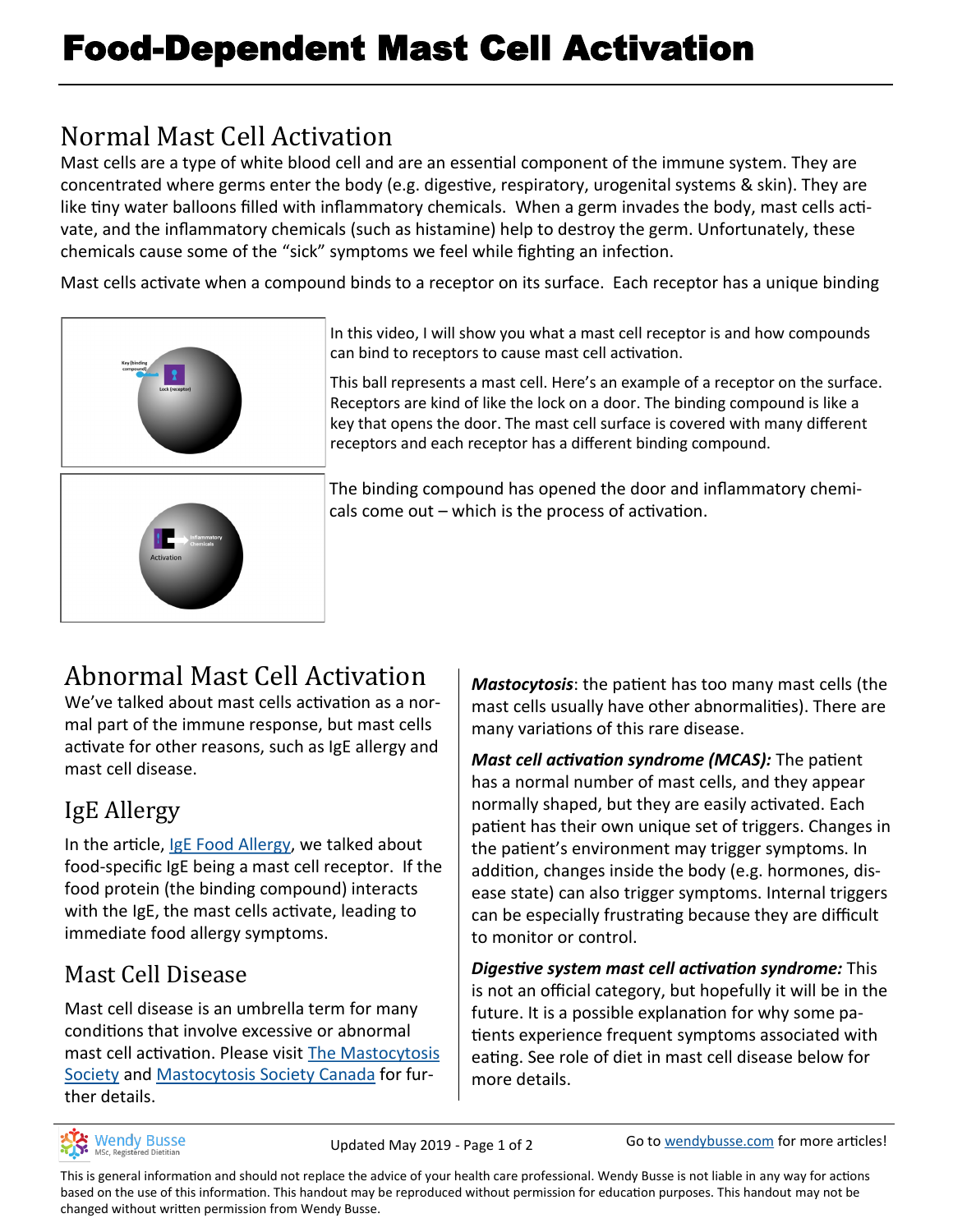### Mast Cell Disease Diagnosis

If you suspect mast cell disease, talk with your family doctor about a specialist referral. Mast cell activation syndrome has only been recently recognized and is very complicated, so most family doctors are not familiar with it.

[Specialist physician database](https://tmsforacure.org/physician-database/) (primarily the US)

#### [Finding a doctor](https://www.mastocytosis.ca/en/diagnosis/finding-a-doctor) (Canada)

Diagnosing this condition can be a long journey. Blood and urine tests measure "mast cell mediators," which are the inflammatory chemicals (or their breakdown products) released from mast cells (e.g. N-methylhistamine, prostaglandin D2, tryptase). These mediators fluctuate and the blood and urine tests may not be taken at the exact right time to "catch" the elevated levels. Unfortunately, there is not a single test that gives a "yes" or "no" diagnosis.

#### Mast Cell Disease Treatment

Treatment is often a combination of medication and trigger avoidance.

Overall, the goal of medication is to stabilize the mast cells (less likely to activate) or to block the effect of the inflammatory chemicals after they are released. Mast cell patients are often sensitive to medication and supplements. The medication fillers, rather than the active ingredients, may be the problem. In this case, a compounding pharma-cy can help. See [Medication](https://wendybusse.com/medication/) for more information.

Trigger avoidance is an essential component of managing mast cell disease. For most patients, this starts before having a confirmed diagnosis. Each person has their unique set of triggers. Common external triggers include:

- diet, medication/supplements,
- inhaled substances (pollen, chemicals, etc.),
- physical activity, temperature changes,
- vibrations,
- emotional/physical stress. Mast cells have receptors for stress hormones, making a

person with mast cell disease more sensitive to stress than most people.

Triggers are often inconsistent or cumulative and can be a challenge to identify. For example, your diet may be more problematic during the pollen season. [Symptom and Trigger Journals](https://wendybusse.com/journals/) can help you better understand your external triggers.

In addition to external triggers, patients are often triggered by internal changes that cannot be measured or controlled - such as hormone, disease state, infections, etc. Patients often get frustrated when they don't know why their symptoms flared (e.g. there was not an obvious external trigger). In this case, it may be an internal trigger.

### Symptoms and Inflammatory Chemicals

This is a simplified discussion of a complicated topic!

Mast cell disease symptoms vary a great deal from patient to patient, and within the same patient over time. Therefore, it is difficult to write a simple list of symptoms and the disease is difficult to recognize. Patients are often undiagnosed for many years. This inconsistency also makes it challenging to cope. I've listed some reasons why symptoms are inconsistent. Hopefully, understanding some of the "why's" will help you work towards accepting this uncertainty.

*Piecemeal activation (degranulation):* Mast cells contain many different inflammatory chemicals, each with a different effect on the body. During activation, mast cells may release all of their chemicals or just certain ones (piecemeal degranulation). Symptoms depend on what chemicals were released.

*Chronic (continuous) vs. acute (sudden) symptoms.* Chronic symptoms likely result from an ongoing release of inflammatory chemicals. Sudden symptoms likely result from rapid activation of many mast cells. A patient may experience one or both type of symptoms. The same trigger may